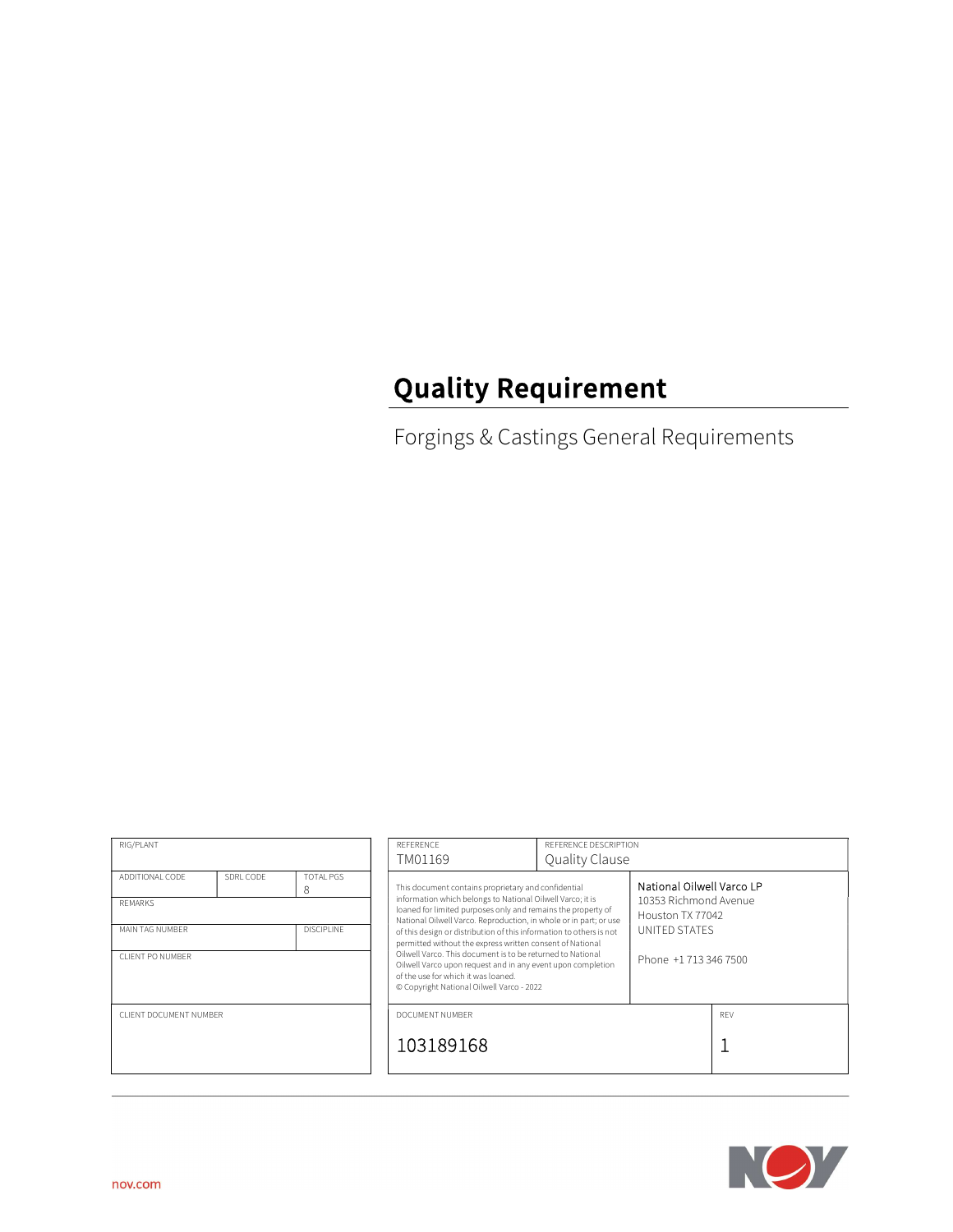| Document number | 103189168  |
|-----------------|------------|
| Revision        |            |
| Page            | $2$ of $8$ |

# REVISION HISTORY

|            | 9-Jun-2022  | Approved for Use        | LUMO     | <b>KRAN</b>    | <b>HAH</b>      |
|------------|-------------|-------------------------|----------|----------------|-----------------|
|            | 22-Sep-2021 | Approved for Use        | LUMO     | <b>KRAN</b>    | <b>HAH</b>      |
| <b>Rev</b> | Date        | <b>Reason for issue</b> | Prepared | <b>Checked</b> | <b>Approved</b> |

# CHANGE DESCRIPTION

| <b>Revision</b> | <b>Change description</b> |
|-----------------|---------------------------|
|-----------------|---------------------------|

1 Revision to update system metadata

- No content change
- 0 First release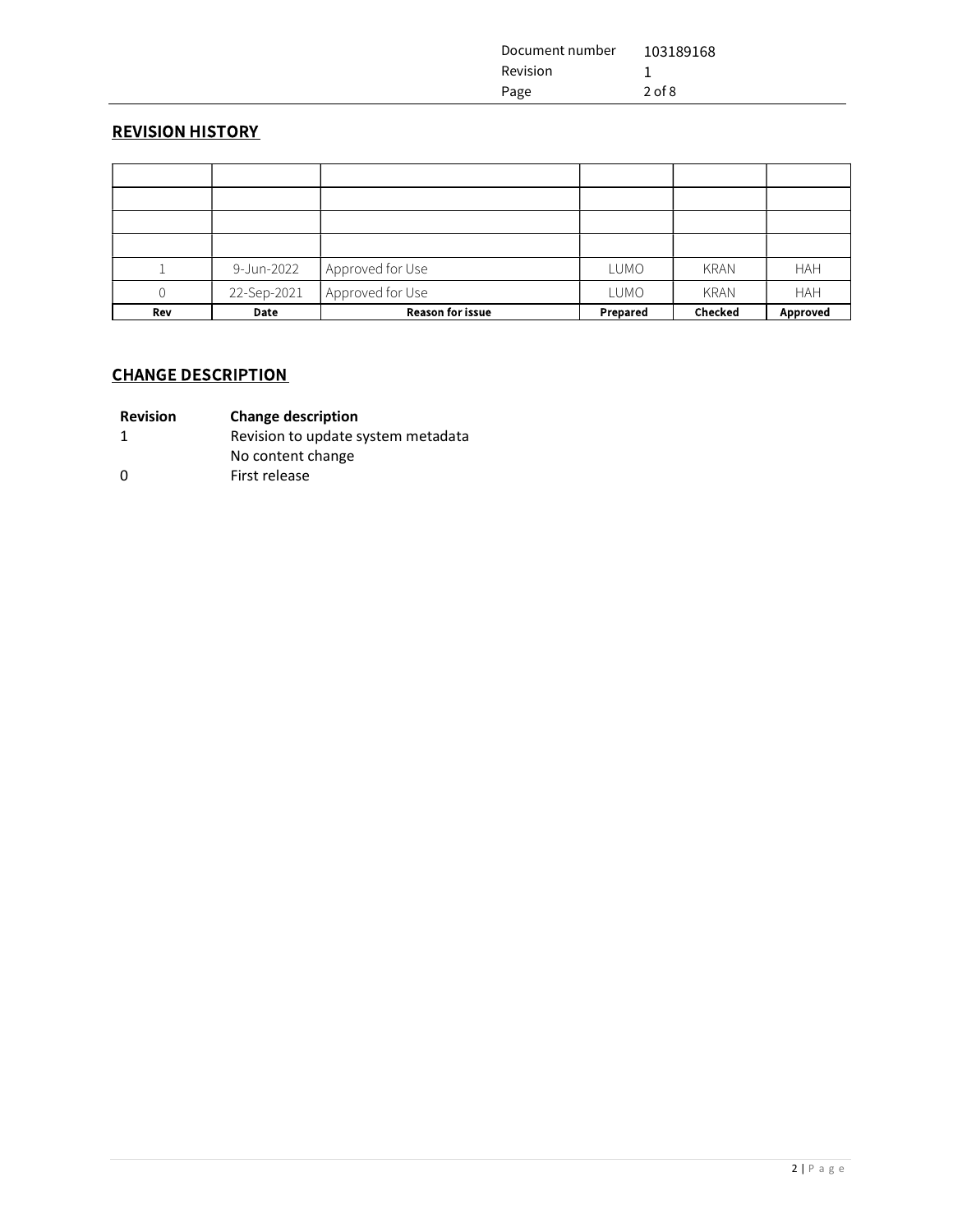| Document number | 103189168  |
|-----------------|------------|
| <b>Revision</b> |            |
| Page            | $3$ of $8$ |

# **TABLE OF CONTENTS**

| 1            |     |  |
|--------------|-----|--|
| $\mathbf{2}$ |     |  |
|              | 2.1 |  |
|              | 2.2 |  |
|              | 2.3 |  |
|              | 2.4 |  |
| 3            |     |  |
|              | 3.1 |  |
|              | 3.2 |  |
|              |     |  |
|              | 3.3 |  |
| 4            |     |  |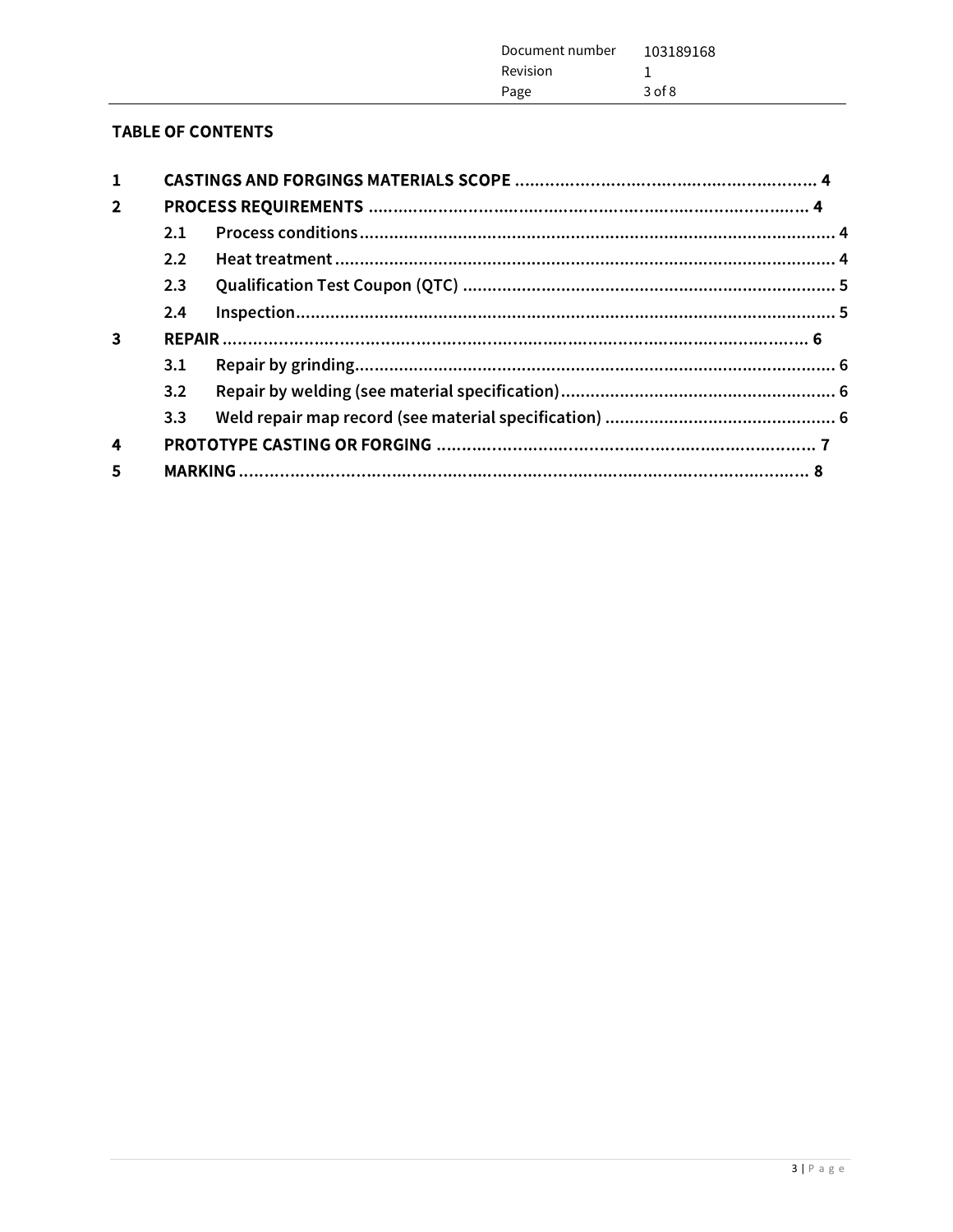| Document number<br>Revision | 103189168  |
|-----------------------------|------------|
| Page                        | $4$ of $8$ |

## 1 CASTINGS AND FORGINGS MATERIALS SCOPE

This quality clause provides guidance in requirements that shall be met and documented during the manufacturing process of casting and forging materials also called "the part".

Requirements are captured in the manufacturing documents e.g. material specifications, casting and forging drawings, or any other part defining document that comes with the purchase order. Material specifications shall be the leading document for all manufacturing steps.

Any deviation from the requirements shall be reported to NOV prior to delivery. A written and signed approval from the NOV representative is required to release shipment from the supplier to NOV unless otherwise agreed upon.

# 2 PROCESS REQUIREMENTS

## 2.1 Process conditions

For castings: After the first article is approved the manufacturing process shall not be changed without written approval from the NOV technical authority. Any deviation shall be permitted only upon written approval from NOV.

Acceptable casting process may include but not limited to: sand casting, investment casting and centrifugal casting.

Parts shall be manufactured and delivered per applicable casting material specification requirements.

For Forgings: All forgings shall be furnished in compliance with the referenced material specification and  $3<sup>rd</sup>$  party applicable document.

Forgings shall be made by open die, closed die, or ring rolling, as well as any combination of these processes.

For casting and forging materials: Shall be produced by electric arc furnace, or by induction melting, vacuum degassed or AOD, and fully killed with fine grain practice. If another process is selected for production, a written deviation request shall be provided to NOV technical authority.

In case material specification dictates differently these are to be considered leading.

# 2.2 Heat treatment

Heat treating furnaces and equipment shall meet the requirements of applicable codes e.g. API 6A Annex M. or API 16A Annex B.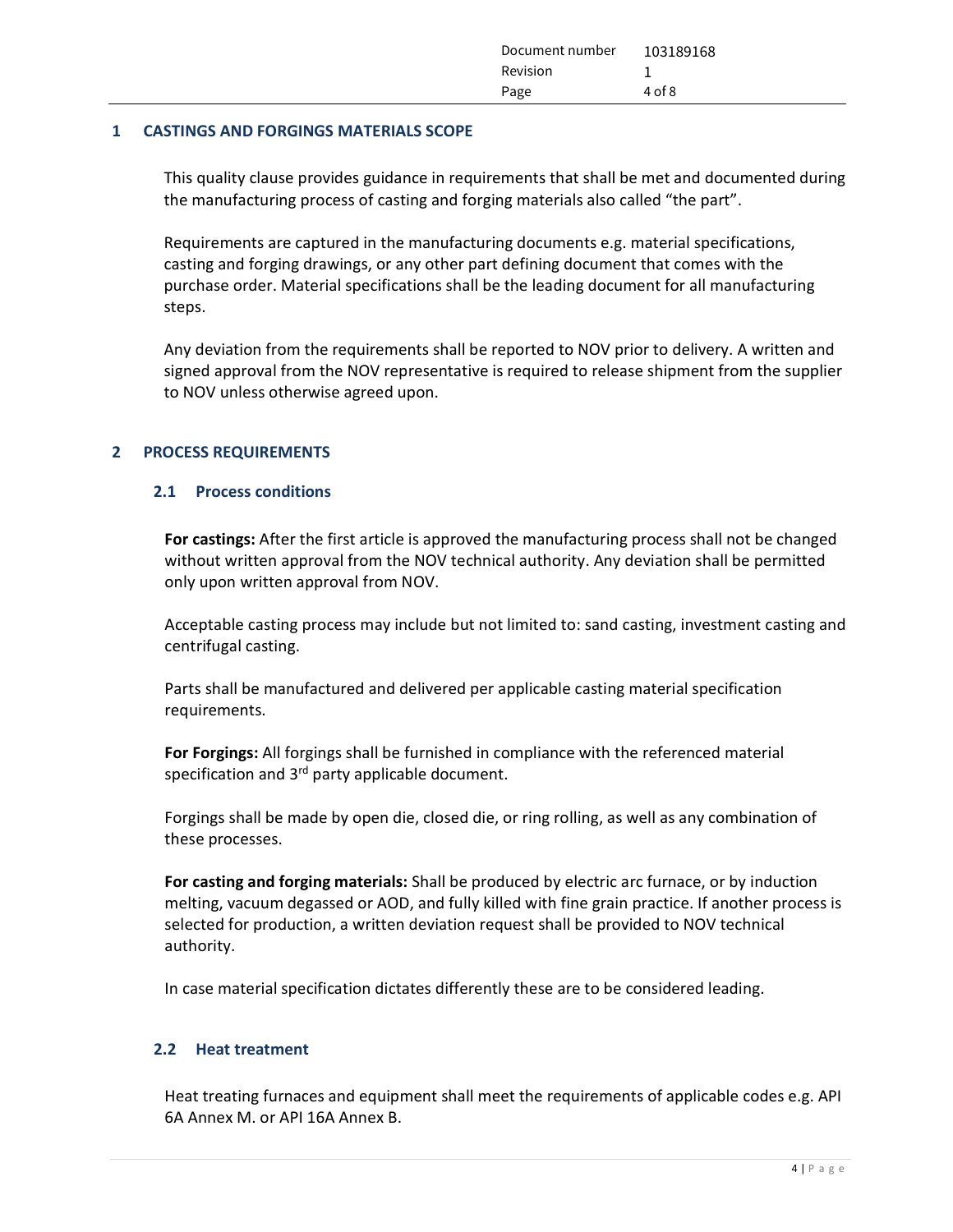| Document number 103189168 |            |
|---------------------------|------------|
| Revision                  |            |
| Page                      | $5$ of $8$ |

The heat treatment shall be performed using a Programmable Logic Controller (PLC) automated furnace.

Actual temperatures against a time scale during heat treatment shall be recorded on a chart and the records shall be traceable to the castings and forgings it represents.

No direct flame on the castings and forgings is allowed.

The above and additional requirements may also be covered in the material specification.

# 2.3 Qualification Test Coupon (QTC)

Mechanical test specimen shall be extracted from QTC's that are representative for the actual parts. The QTC shall be an integral part of the part it represents, a separate test coupon in the same heat marked with heat number or a sacrificial part taken from the heat it represents. Separately cast or forged QTC's, or sacrificial production parts shall be heat treated at the same time and in the same furnace as the parts they represent. Any deviation shall be permitted only upon written approval from NOV or when dictated in the NOV manufacturing documents.

# Example of deviation:

When the QTC is not heat-treated as part of the same heat treatment load as the parts it qualifies, the austenitizing (or solution heat-treat) temperatures for the QTC shall be within 14 °C (25 °F) of those for the parts. The tempering temperature for the part shall be no lower than 14 °C (25 °F) below that of the QTC. The upper limit shall be no higher than permitted by the heat-treatment procedure for that material. The cycle time of the QTC at each temperature shall not exceed that for the parts

# 2.4 Inspection

Personnel performing NDE examination shall be qualified and certified as a minimum level II in accordance with EN ISO 9712 unless otherwise noted in the material specification. Inspections must be performed according to the relevant International standards or equivalent.

| Inspection method        | Symbol    | General principles    | Inspection conditions |
|--------------------------|-----------|-----------------------|-----------------------|
| Visual examination       | VT        | EN 13018              | EN 1370               |
| Liquid penetrant         | РT        | ISO 3452-1            | EN 1371-1             |
| Magnetic particle        | MT        | ISO 9934-1            | EN 1369               |
| Ultrasonic examination   | UT        | ISO 16810             | EN 12680-1            |
| Radiographic examination | <b>RT</b> | ISO 5579, ISO 19232-1 | EN 12681              |

# Table 1: International standards for inspection methods.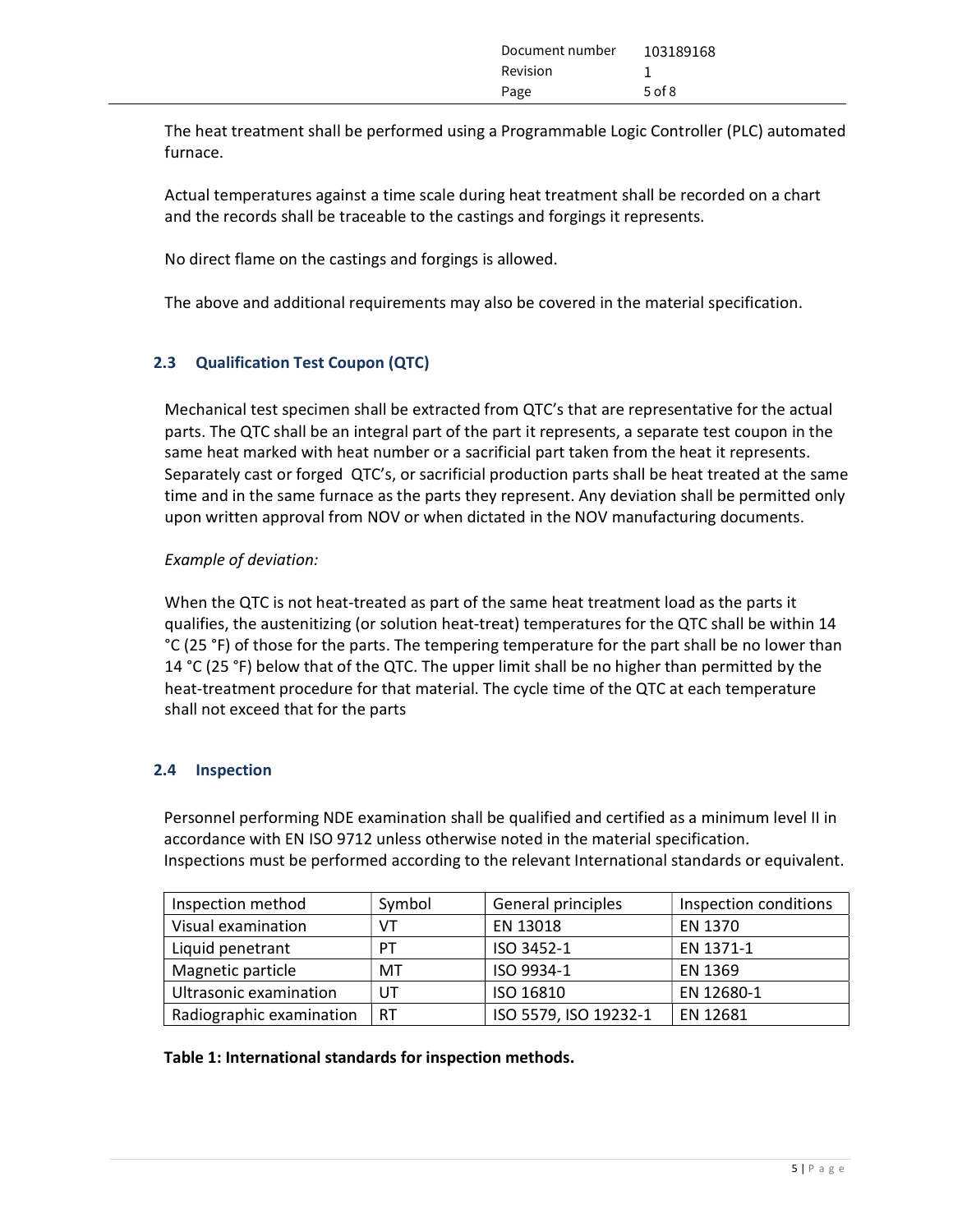| Document number | 103189168 |
|-----------------|-----------|
| Revision        |           |
| Page            | 6 of 8    |

#### 3 REPAIR

## 3.1 Repair by grinding

The rejectable surface indications that are repairable by excavating may be repaired with proper equipment to a depth of 10% off the section thickness or .138inch, (3.5mm), whichever is smaller. Care shall be taken to prevent flaw propagation.

Grinding shall result in a smooth transition through the flow area to the original shape and contour.

A suitable NDE method shall be used by qualified inspectors to examine the entire excavation area to insure removal of unacceptable indications.

# 3.2 Repair by welding (see material specification)

Note: No weld repair shall be allowed on forgings.

All defects present in a cast surface when exceeding the excavation depth as dictated in section 4.1 shall be weld repaired using an approved welding specification, by a qualified and certified welder only.

All defects grinded in a machined surface shall be weld repaired. After weld repair the machined surface dimensional and visual shall be in the as untouched condition. The exception is a pre-machined surface having machining allowance left resulting in a clean surface after final machining.

# 3.3 Weld repair map record (see material specification)

A welding map is required when castings are being subject to major weld repairs.

Unless otherwise specified, if the excavation after removal of an indication meets any of the following criteria, the repair is classified as major repair:

- Depth D is more than 25% of the original wall thickness T.
- Depth D is more than 1inch, (25.4mm).
- Width W is more than 1inch, (25.4mm).
- **•** Length L is more than 2inch, (50.8mm) and the total area is more than 1.5 inch<sup>2</sup> ,(968mm<sup>2</sup> )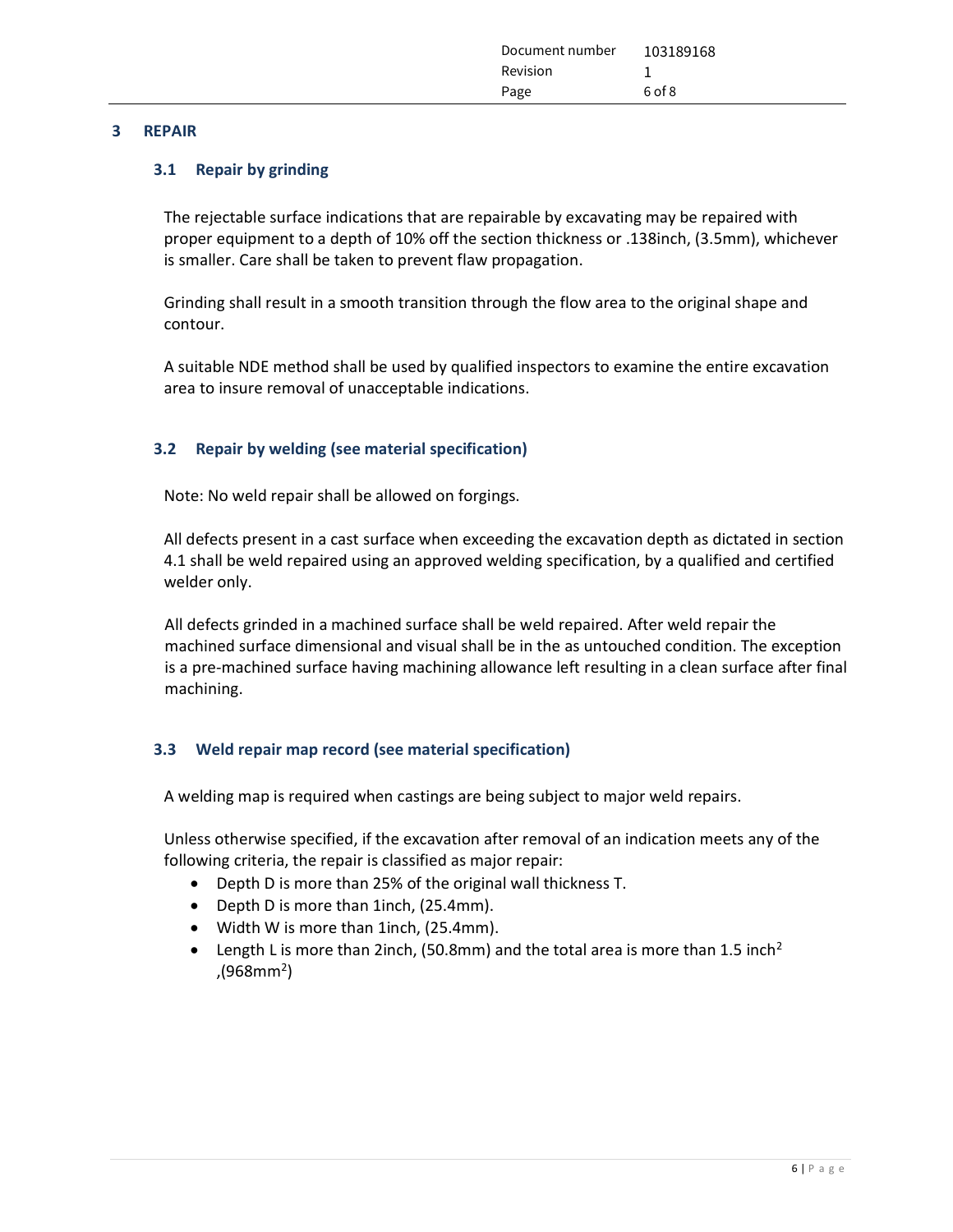| Document number | 103189168 |
|-----------------|-----------|
| Revision        |           |
| Page            | 7 of 8    |



Figure 1: Major weld repair.

The full record (weld map) detailing the extent (dimensions & orientation) and location of all major weld repairs made to each casting, and details of weld procedures and heat treatment applied shall be maintained and provided to NOV.

All major weld repairs must be approved by NOV prior to welding.

Weld repairs shall be inspected using the same quality requirements as are used to inspect the casting.

If the repair is classified as major it shall also be examined by either radiography or ultrasonic methods.

# 4 PROTOTYPE CASTING OR FORGING

When specified "Prototype" on the purchase order the following additional requirements are applicable:

For first article, minimum two contact thermocouples must be attached to the part to demonstrate that the part reaches the same temperature as the furnace thermocouples. The size and the nature of the design may require more thermocouples. These thermocouples shall be positioned in opposed direction 180 degree of each other.

All NDE (MT, PT, UT, RT) as described in this document and the accompanying with purchase order must be followed prior to any repair or welding on the part. Inspection report must be sent to NOV prior to any excavating.

7 | P a g e For castings each first article shall be subjected to 100% radiographic examination. Radiographic films shall be submitted to NOV for approval. If the thickness exceeds 12inches, (305mm) or RT is cannot be performed, then Ultrasonic NDE (UT) shall be utilized for volumetric examination.

A complete dimensional report must be submitted to NOV for approval.